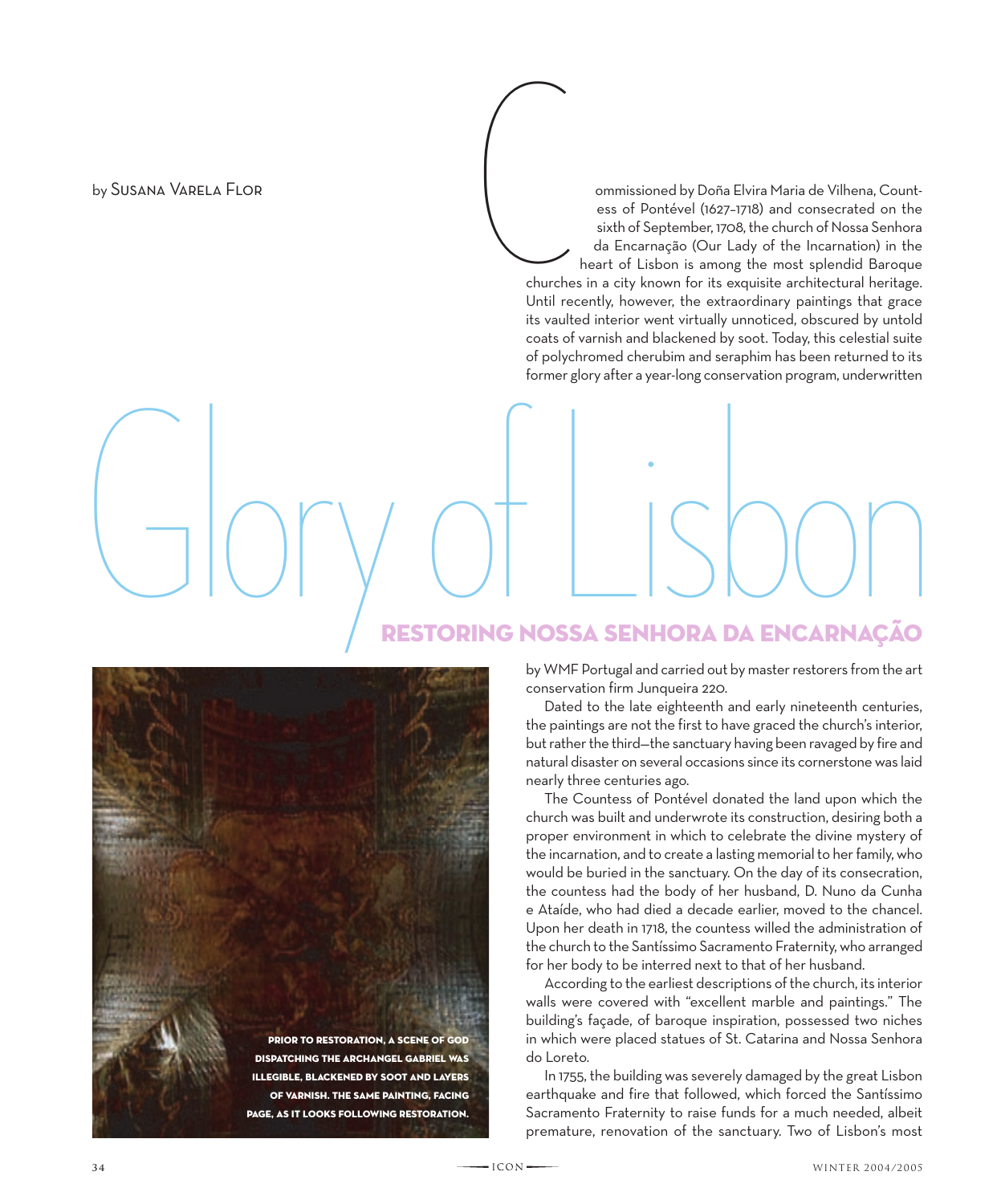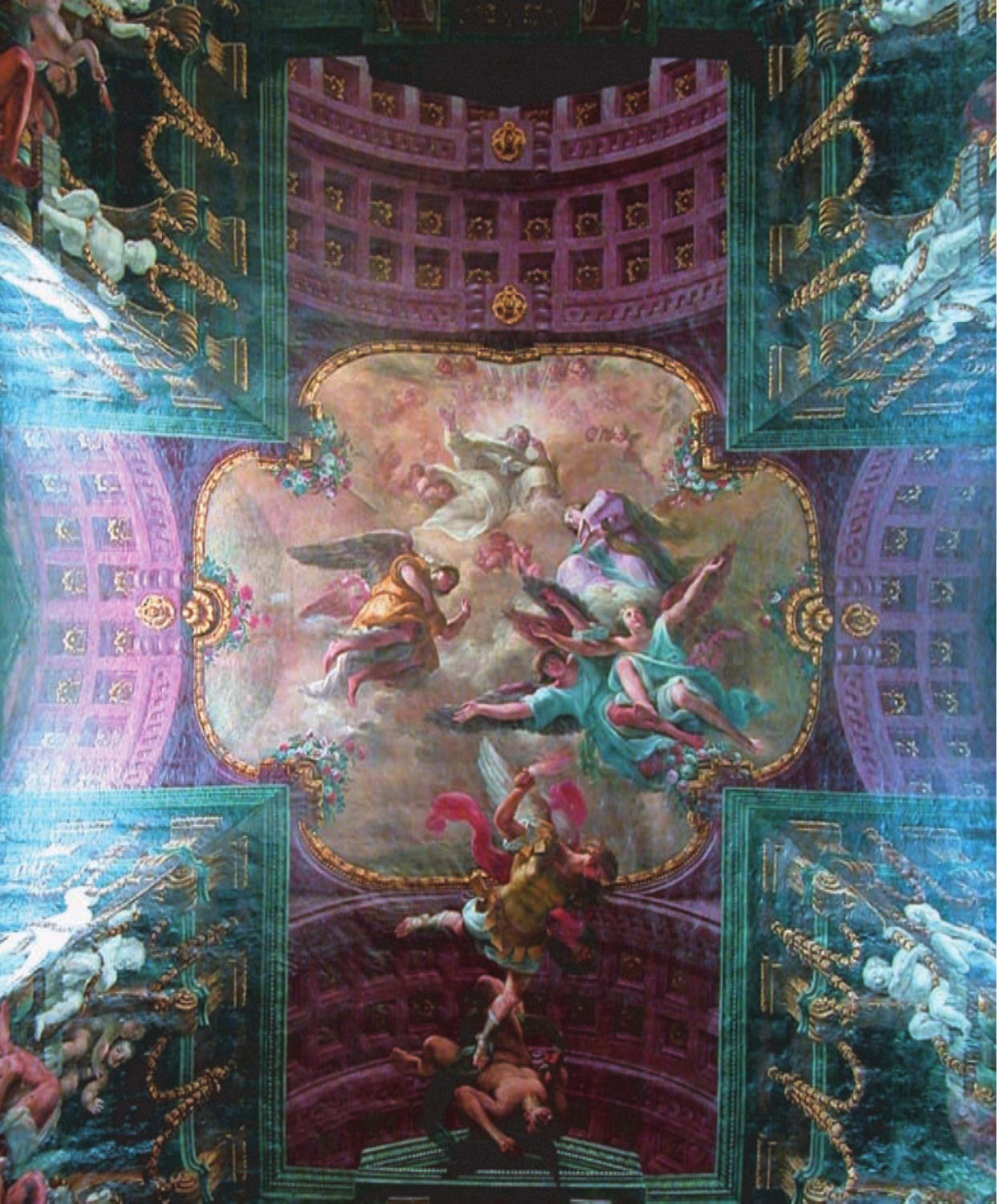



Cherubs, above and facing page, were stripped of soot and disfiguring overpaint.

renowned painters volunteered their services—Simão Caetano Nunes, who painted the sacristy ceiling, and his protogée, Gaspar José Raposo, who rendered the chancel's ceiling.

In 1802, another fire inside the church destroyed major portions of the Baroque paintings, and once again, the Santíssimo Sacramento Fraternity was charged with renovating the church's ceiling and side aisles. The commissions went to José António Mateus and João Rodrigues, respectively, who completed their work in 1825 and whose artistry is visible today.

Above the High Altar is a rendering of the Archangel Gabriel being dispatched by God with a message for the Virgin Mary. Above the aisle is a depiction of the Annunciation in which Gabriel greets the Virgin with news of the Incarnation.

Over the course of nearly two centuries, the paintings adorning the ceilings above the Altar, the Aisle, and Choir, as well as older renderings on the walls and other altars, have suffered countless restorations that have greatly altered their features. The damage has been further compounded by the accretion of soot from candles and a devastating fire in nearby Chiado in 1988, which rendered the paintings illegible.



A conservator, right, carefully removes dirt and pigments from an earlier restoration. Original paint was cleaned, conserved, and, where necessary, reattached. Completion of the restoration is celebrated at high mass on July 3, 2004, below and facing page.